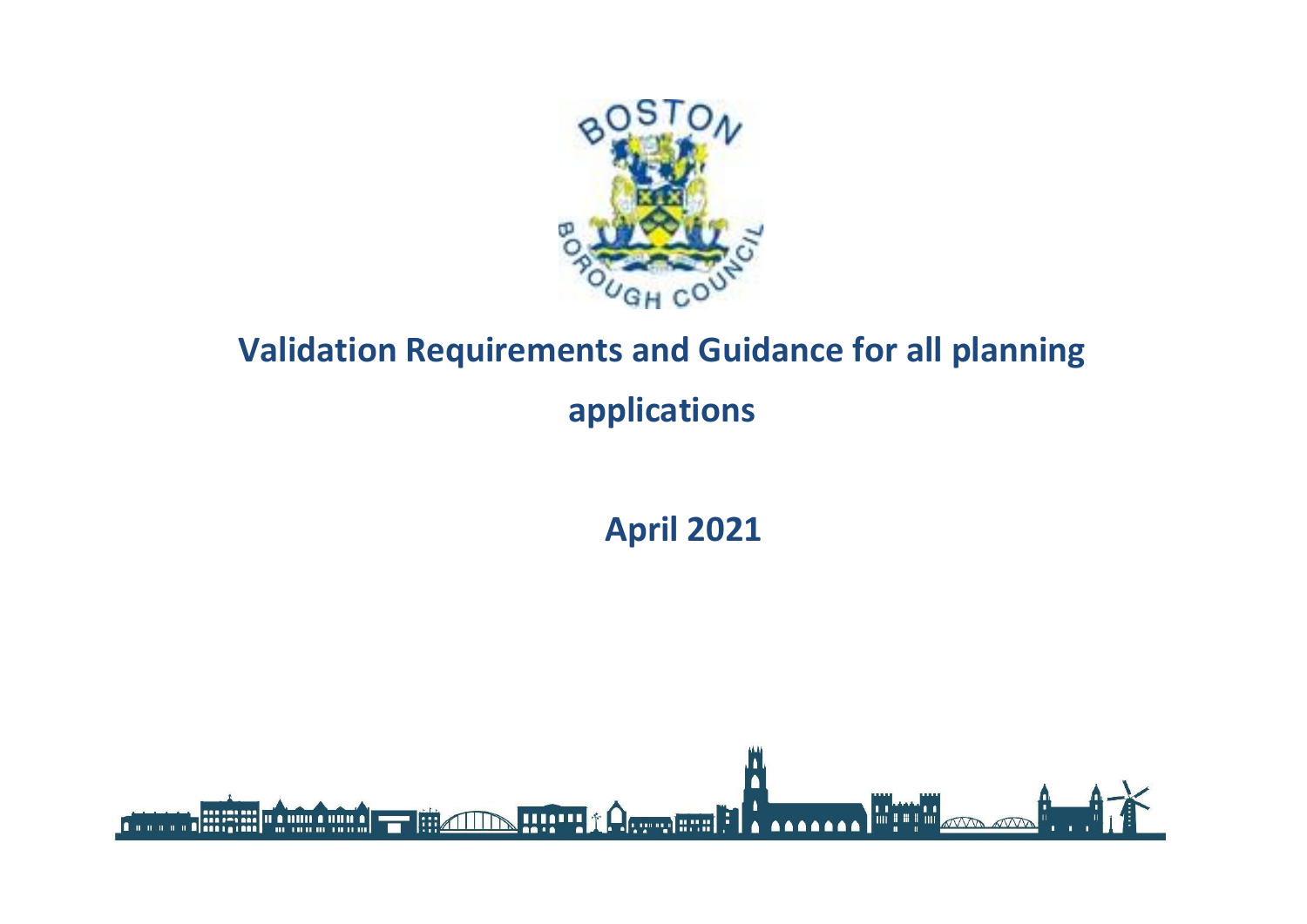#### **Introduction**

The Council adopted its Local Validation list in January 2019, however, the Council has determined to revert to National Requirements, with effect from 1<sup>st</sup> April 2021. This follows feedback from various sources over the period, and in particular a desire to ensure that information requirements are reflective of the nature of the scheme proposed and the relevant issues to be considered. Particularly in light of Covid-19 recovery, it is important to ensure that Applicants are not put to undue expense. However, this must be carefully balanced with the need to ensure that the Council has all relevant and necessary information to enable an informed decision to be made on proposals.

A planning application cannot start to be considered or made valid until it has been received in a completed form; the purpose of this document is to provide the necessary information and guidance so that applicants and agents can be efficient in submitting applications in a correct and completed form.

To that end, whilst the Council will be utilising the National Requirements, we do actively encourage applicants to provide a comprehensive submission from the outset, and include information relevant and proportionate to the scheme submitted. A good quality initial submission has many benefits;

- **•** reduces the need for requesting further information during the course of the application;
- **a** avoids delays in the decision making process;
- **•** reduces the need for requests for extensions of time;
- reduces the likelihood of the need for 'Pre-commencement' conditions to be applied to Planning Permissions; and
- reduces the risk of an unfavourable planning decision based upon lack of information.

Applicants and Agents are therefore encouraged to consider the full content of this document in order to ensure that submissions are comprehensive and include relevant information.

This document is split into 4 parts

- **A. Minimum National Information requirements for all Planning applications – these aremandatory**
- **B. Additional information required by legislation**
- **C. Recommended supporting information – specialist drawings -** this is a list of recommended plans and drawings, which are likely to be required for certain development and application types, and in those situations, we recommend that you include these with a planning application submission.
- **D. Recommended supporting information – Statements and Reports -** this is a list of recommended Statements and Reports, which are likely to be required for certain development and application types, and in those situations, we recommend that you include these with a planning application submission.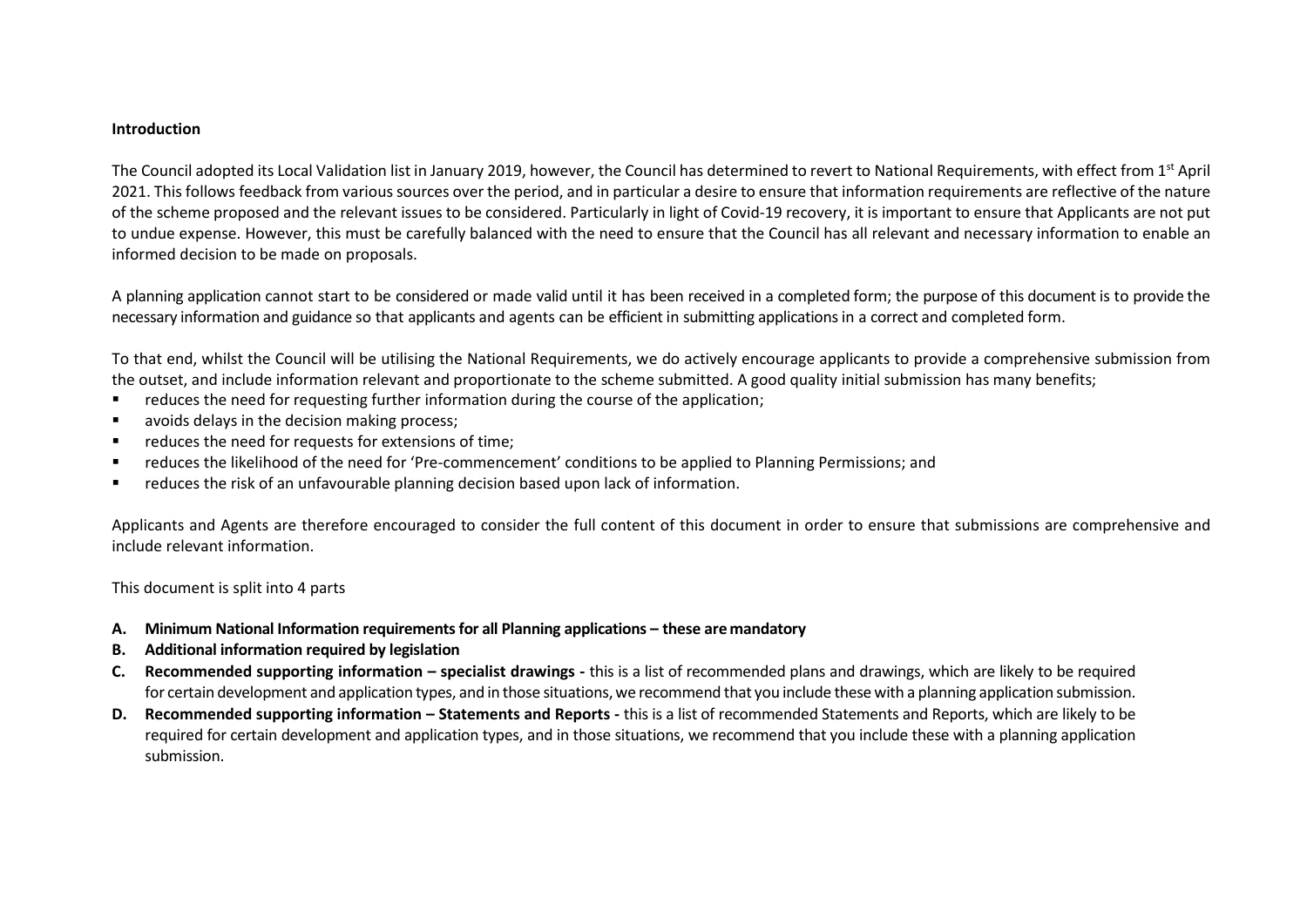## **Submitting Applications**

We recommend that submissions are made using the Planning Portal's comprehensive application service – [www.planningportal.co.uk.](http://www.planningportal.co.uk/) Any such submissions will require payment to be made via the Planning Portal (please note there is an additional administration charge for the majority of application types submitted via the Planning Portal). It is however the most efficient way to submit proposals to us.

Applications can also be submitted directly to the department by email to – [planning@boston.gov.uk](mailto:–%20planning@boston.gov.uk)

Payment over the phone by credit or debit card (01205 314305), is the preferred method of payment when submitting directly to the council. Alternatively, payment can be made by BACS with details provided on request.

You can help us to process your application more quickly by:

- Submitting your application online and making payment electronically
- **Including all the necessary information**
- Avoiding the use of large file sizes (Maximum file size of 10MB)
- Including a schedule of the documents submitted
- Clearly annotating all document files accordingly
- Agreeing the information requirements with us prior to submission, including the submission of additional copies of documents or CDs if required
- Corresponding with us by email (planning@boston.gov.uk)

#### **The Validation Process**

If you do not submit an application in accordance with the national requirements we will declare that there is something missing from the application and this will make it invalid. If this happens, we will set out our reasons for doing so and specify the information required in order to make the application valid. Wherever possible we will seek to do this via email and within 3 working days of receiving your application for minor and other applications and 5 working days for major developments. If you do not agree that a particular piece of information is required to accompany your application, please provide written justification with the application and this will be considered. The Town and Country Planning (Development Management Procedure) (England) Order 2015 (Article 12) sets out the procedure if there is disagreement regarding the information required to make an application valid. If we do not hear from you within 21 days, or the requested information is not received, your submitted application and any associated documents will be returned to you.

If an apparently valid application is later found to be invalid because of a factual or legal inaccuracy or the planning fee is returned as unpaid, the original start date for processing the application will be disregarded. The time from application to decision will start again on the revised validation date.

The time period from application to decision begins the day immediately after a valid planning application (including the fee) has been received by the Local Planning Authority. The day a valid application is received counts as day zero. If the application is submitted electronically, outside of the council's business hours (i.e. 8.45am-5.15pm Mon-Thurs and 8.45am - 4.45pm Fri), it will be treated as being received the following working day, in accordance with the Development Management Procedure Order 2015 (as amended). We will send a letterto you confirming the validity of the application and the start date ofthe statutory period for determination.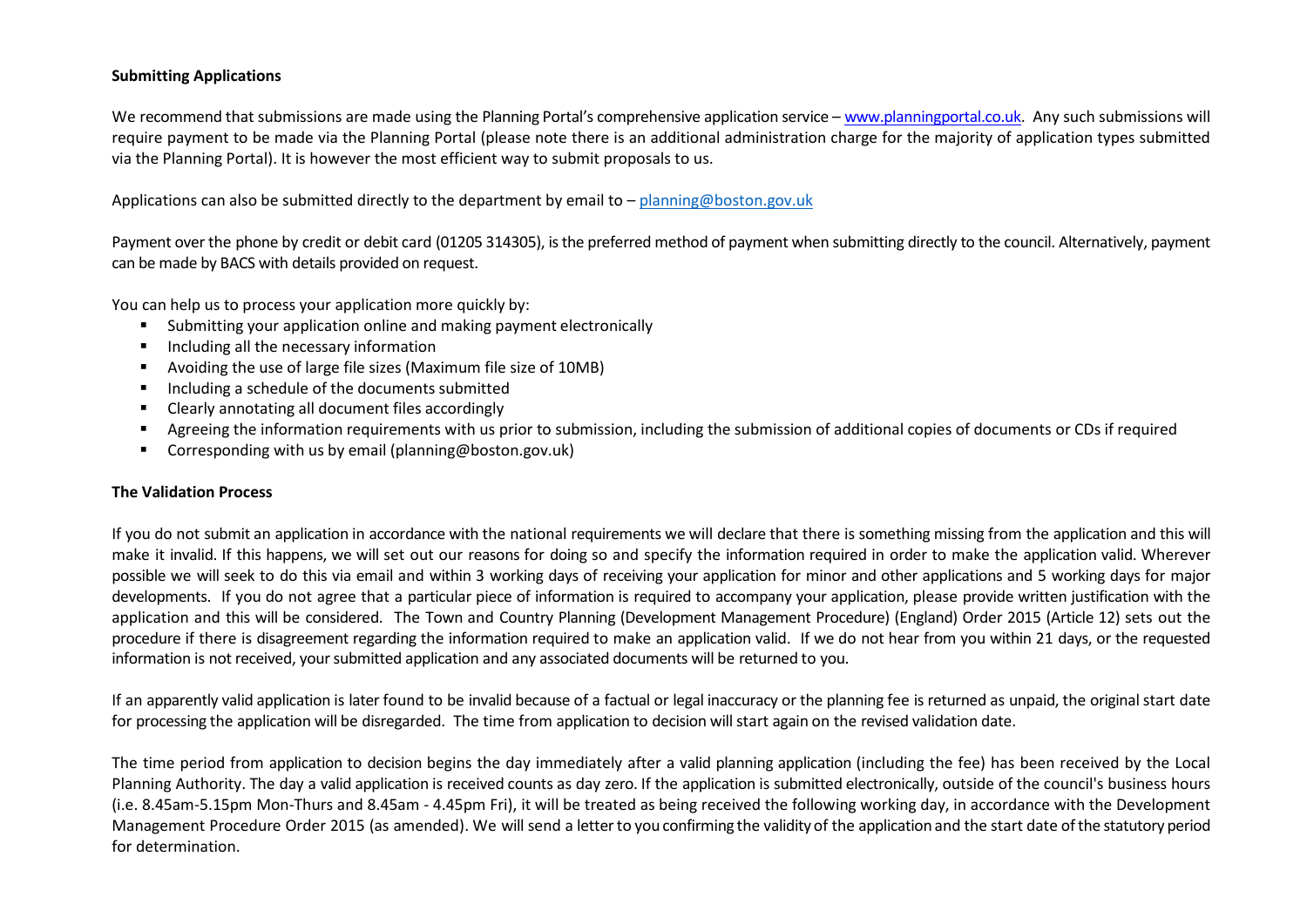The notification of a valid application does not determine that an application is acceptable or not, or indeed that additional information is not required. You may wish to contact the Case Officer following the end of the consultation period to ascertain if additional information is required. We will, where possible, endeavour to work with Applicants and Agents to address any issues that arise; this is within the context of local and national planning guidance.

#### **Personal or Sensitive information**

It is requested that any personal or sensitive information is removed / redacted from applications/reports etc. prior to their submission. Such information includes signatures, personal phone numbers, personal email addresses and photographs containing imagesof children and vulnerable adults and vehicle registration numbers.

Any information you consider should be withheld from the public register should be brought to our attention.

Applications will not be invalidated if they have such information, however it might lead to a delay in its registration.

For more information regarding how we process data and our retention policy, please refer to the 'Privacy Notice' at [www.mybostonuk.com/development](http://www.mybostonuk.com/development-management)[management.](http://www.mybostonuk.com/development-management)

#### **Other Application and Notification Types**

This guidance generally focuses on applications for Planning Permission; there are many other application and notification types handled by the Development Management Team, and these are covered by their own legislation, for example;

Applications for Prior Notification – The information requirements and respective process are set out within the Town and Country (General Permitted Development) Order 2015 (as amended) - <https://www.legislation.gov.uk/uksi/2015/596/contents/made>

Notification of Works to Trees in a Conservation Area or Protected by a Tree Preservation Order - The information requirements and respective process are set out within The Town and Country Planning (Tree Preservation)(England) Regulations 2012 - <https://www.legislation.gov.uk/uksi/2012/605/contents/made>

Please contact the Development Management Team for guidance in relation to other submissions if you require guidance on the information needed.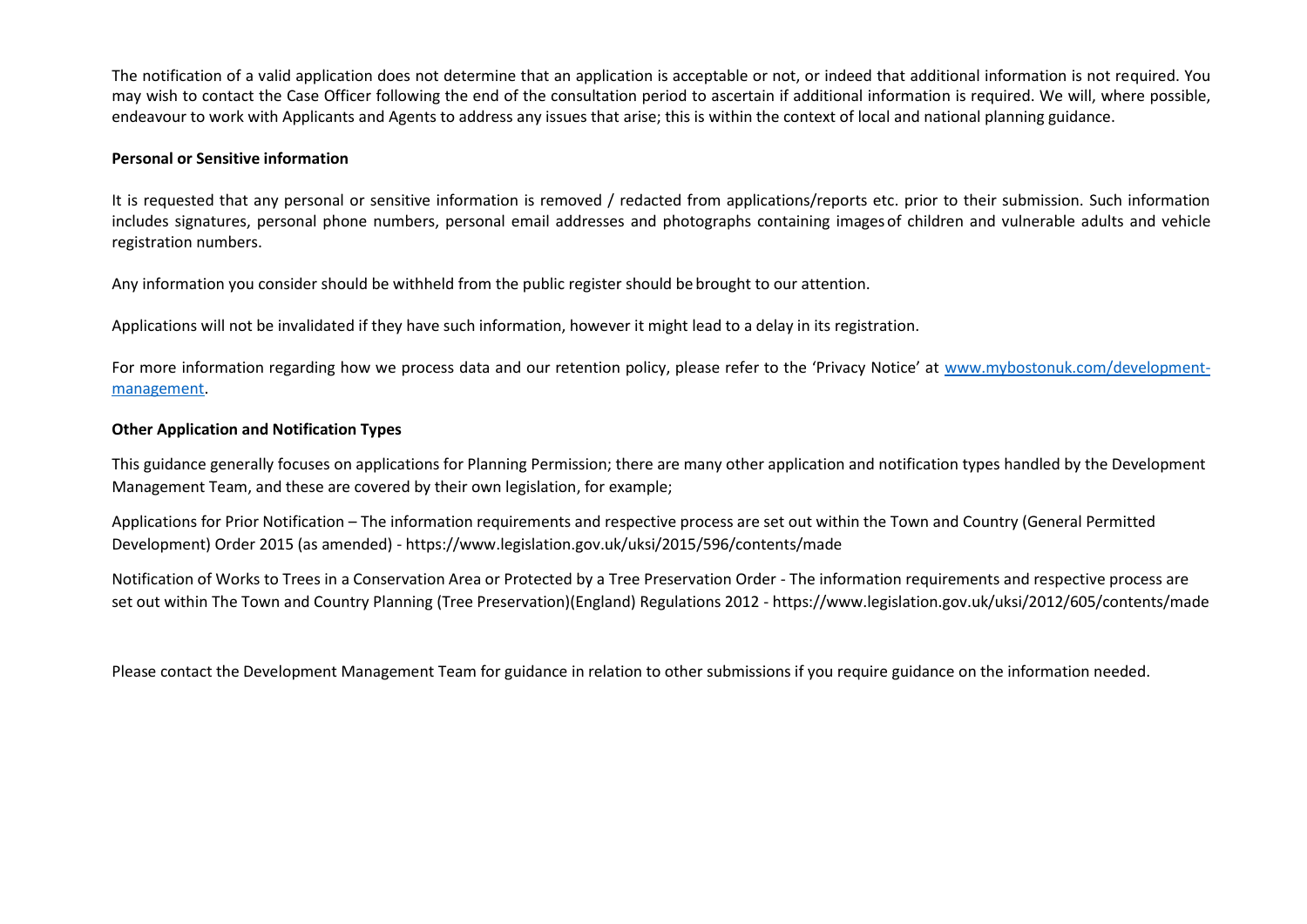## **A. Minimum National Information requirements for all Planning applications**

These requirements are set out in The [Town and Country Planning \(Development Management Procedure\) \(England\) Order 2015](https://www.legislation.gov.uk/uksi/2015/595) and are relevant for applications across England and Wales. Further guidance is also set out within the National [Planning Practice Guidance.](https://www.gov.uk/guidance/making-an-application#National-information-requirements)

## **All plans and drawings must:**

- Be at a recognised metric scale
- $\blacksquare$  Show a north point (plans)

We also request for clarity that drawings;

- Include a linear scale bar or at least key dimensions
- A North point or identifier through labelling is also beneficial on other drawings such as elevations

All drawings should have a unique identifier and we encourage the use of individual reference numbering (including highlighting revisions as applicable) as these are referred to in planning conditions

| <b>National</b>         | <b>Required for;</b>          | <b>Relevant Legislation /</b>  | Requirement and further information link -                                   |
|-------------------------|-------------------------------|--------------------------------|------------------------------------------------------------------------------|
| <b>Information</b>      |                               | <b>Policy</b>                  |                                                                              |
| <b>Requirement</b>      |                               |                                |                                                                              |
| Completed               | All applications              | Country<br>and<br>Town         | The preferred method of submission is electronically through the             |
| <b>Application Form</b> |                               | <b>Planning</b>                | Planning Portal but emailed or paper copies will be accepted. Applicants     |
|                         |                               | (Development                   | should ensure they select the correct forms for the type of application      |
|                         |                               | Management                     | that is being made. An applicant's name and address should be completed      |
|                         |                               | (England)<br>Procedure)        | as well as agent details where applicable. Contact details for the applicant |
|                         |                               | <b>Order 2015</b>              | (or agent where applicable) should include an email address. All relevant    |
|                         |                               |                                | questions should be answered and if not relevant to the application, then    |
|                         |                               |                                | the words 'not applicable' should be inserted for clarity.                   |
|                         |                               |                                |                                                                              |
| Required fee            | All<br>applications<br>unless | The Town and Country           | Where a fee is necessary it must be provided in accordance with the          |
|                         | exemptions apply              | Planning (Fees<br>for <b>f</b> | statutory fee scale. If you consider that no fee is necessary, you should    |
|                         |                               | Applications, Deemed           | specify the reasons for this view. If, no fee is required because the        |
|                         |                               | <b>Applications, Requests</b>  | application is a resubmission of a previously refused or withdrawn           |
|                         |                               | and Site Visit (England)       | proposal (and this exemption has not previously been sought by the           |
|                         |                               | Regulations 2012 (as           | applicant at any time in the past for the application site), the planning    |
|                         |                               | amended)                       | reference number of the previous application should be provided.             |
|                         |                               |                                | An up-to-date schedule of fees can be viewed on the Planning Portal's        |
|                         |                               |                                | website: Planning Portal fee guidance                                        |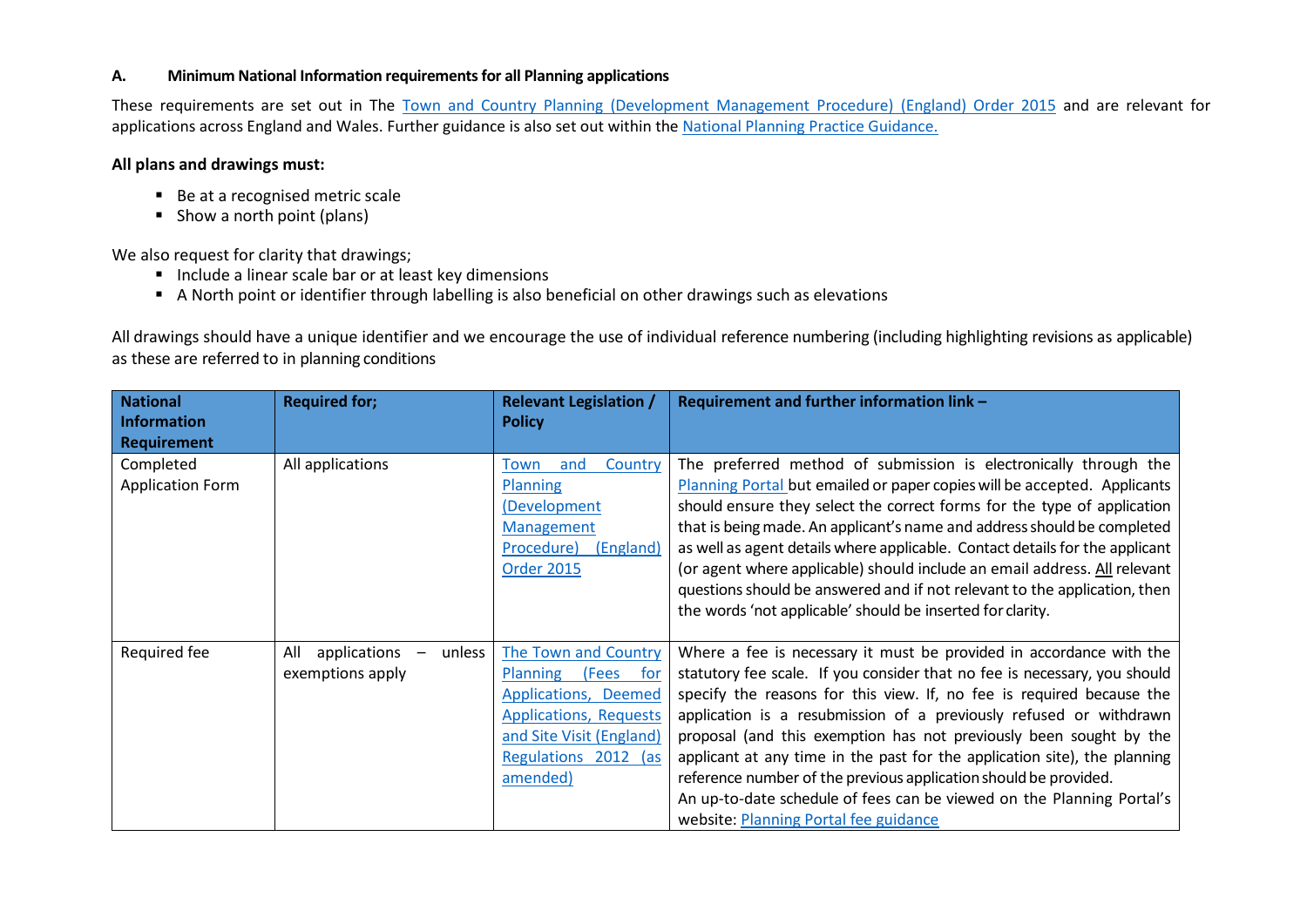|                      |                                |                         | The Planning Practice Guidance contains further information regarding;               |
|----------------------|--------------------------------|-------------------------|--------------------------------------------------------------------------------------|
|                      |                                |                         | When an application is eligible for a free go                                        |
| Ownership            | All applications               | <b>Town and Country</b> | One of the following Certificates A, B, C or D must be completed                     |
| Certificate and      |                                | Planning                | stating the ownership of the property:                                               |
| Agricultural Land    |                                | (Development            | Certificate A: When the applicant is the soleowner;                                  |
| Declaration          |                                | Management              | Certificate B: When person(s) other than the applicant are known to                  |
|                      |                                | Procedure) (England)    | own part or all of the application site;                                             |
|                      |                                | <b>Order 2015</b>       | ■ Certificates C and D: When not all or none of the owners of the site<br>are known. |
|                      |                                |                         | For this purpose an 'owner' is anyone with a freehold interest, or                   |
|                      |                                |                         | leasehold interest the unexpired term of which is not less than 7 years              |
|                      |                                |                         | Notice must be served on any owners of the application site, other                   |
|                      |                                |                         | than the applicant if Certificate B has been completed. It may also be               |
|                      |                                |                         | required if Certificate C has been completed. A copy must be served                  |
|                      |                                |                         | on each of the individuals identified in the relevant certificate.                   |
|                      |                                |                         |                                                                                      |
|                      |                                |                         | Templates are available at;                                                          |
|                      |                                |                         | https://www.legislation.gov.uk/uksi/2015/595/schedule/2/made                         |
|                      |                                |                         | https://ecab.planningportal.co.uk/uploads/1app/notices/notice1.pdf                   |
|                      |                                |                         |                                                                                      |
| <b>Location Plan</b> | All applications               | <b>Town and Country</b> | This should:                                                                         |
|                      |                                | Planning                | Be up to date and of Ordnance Survey quality;<br>п                                   |
|                      |                                | (Development            | Be at a scale of 1:1250 or 1:2500;<br>п                                              |
|                      |                                | Management              | Show a north point;<br>٠                                                             |
|                      |                                | Procedure) (England)    | Show at least two named roads;<br>п                                                  |
|                      |                                | <b>Order 2015</b>       | Show surrounding buildings which are named or numbered;<br>п                         |
|                      |                                |                         | Clearly identify the application site with a red edge which should<br>$\blacksquare$ |
|                      |                                |                         | include all the land required to carry out the proposed                              |
|                      |                                |                         | development (such as land required for access to the site from a                     |
|                      |                                |                         | public highway);                                                                     |
|                      |                                |                         | Show any other land in the control or ownership of the applicant<br>٠                |
|                      |                                |                         | which is close to or adjacent to the application site with a blue                    |
|                      |                                |                         | edge; and                                                                            |
|                      |                                |                         | Show the exact location of the applicationsite.<br>п                                 |
|                      |                                |                         |                                                                                      |
| Any other plans,     | All application types - to     | <b>Town and Country</b> | <b>Block Plan - (scale 1:500) or Site Plan (scale 1:200)</b> - if the<br>g,          |
| drawings and         | that<br>the<br>ensure<br>local | Planning                | proposal will alter an existing building footprint or create a new                   |
| information          | authority have adequate        | (Development            | building footprint.                                                                  |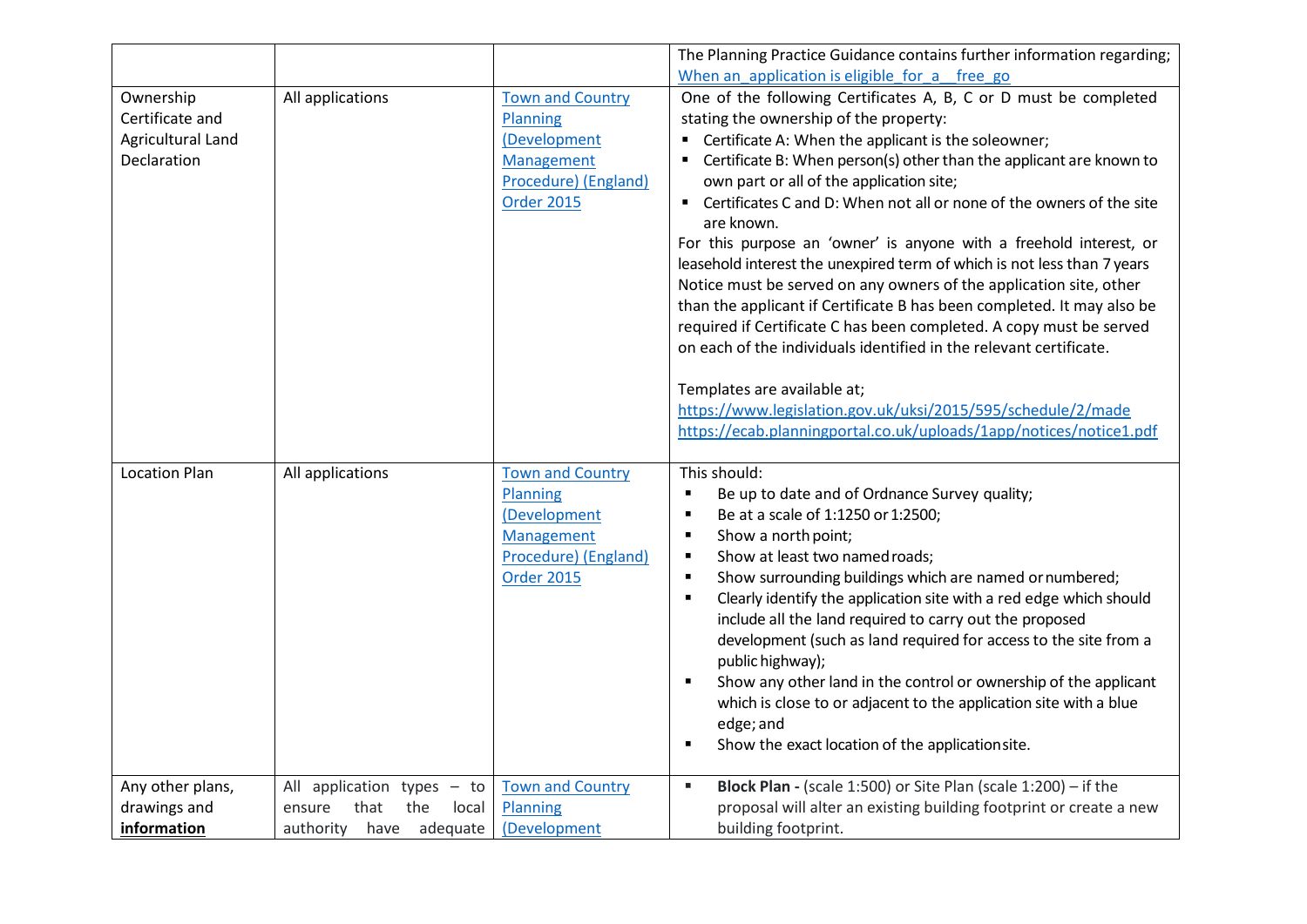| necessary to          | information necessary to be   | Management              |                                                                                                                                                                                                                                                                                                                                                                                                                                                                                                                                                                                                          |
|-----------------------|-------------------------------|-------------------------|----------------------------------------------------------------------------------------------------------------------------------------------------------------------------------------------------------------------------------------------------------------------------------------------------------------------------------------------------------------------------------------------------------------------------------------------------------------------------------------------------------------------------------------------------------------------------------------------------------|
| describe the          | able<br>describe<br>to<br>the | Procedure) (England)    | This plan should;                                                                                                                                                                                                                                                                                                                                                                                                                                                                                                                                                                                        |
| development which     | development.                  | <b>Order 2015</b>       | Show the direction of North;                                                                                                                                                                                                                                                                                                                                                                                                                                                                                                                                                                             |
| is the subject of the |                               |                         | Show the proposed development in relation to the site                                                                                                                                                                                                                                                                                                                                                                                                                                                                                                                                                    |
| application;          |                               |                         | boundaries and other existing buildings and features on the                                                                                                                                                                                                                                                                                                                                                                                                                                                                                                                                              |
|                       |                               |                         | site; and                                                                                                                                                                                                                                                                                                                                                                                                                                                                                                                                                                                                |
|                       |                               |                         | Include written/annotated dimensions between new buildings                                                                                                                                                                                                                                                                                                                                                                                                                                                                                                                                               |
|                       |                               |                         | and site boundaries.                                                                                                                                                                                                                                                                                                                                                                                                                                                                                                                                                                                     |
|                       |                               |                         | It should also include the following, unless these would not<br>influence or be affected by the proposed development:<br>All the buildings, roads and footpaths on land adjoining the site<br>including access arrangements;<br>All public rights of way crossing or adjoining thesite;<br>٠<br>Any watercourses;<br>Any bridges, retaining walls;<br>The position of all trees on the site, and those on adjacent land<br>that could influence or be affected by the development;<br>The extent and type of any hard surfacing; and<br>٠<br>Boundary treatment including walls or fencing where this is |
|                       |                               |                         | proposed.                                                                                                                                                                                                                                                                                                                                                                                                                                                                                                                                                                                                |
|                       |                               |                         | Site Levels (scale $1:200$ ) – if the proposal will lead to a change in<br>п<br>the level of the land or the proposed development is on land of<br>differing levels                                                                                                                                                                                                                                                                                                                                                                                                                                      |
|                       |                               |                         | <b>Floor Plans</b> – Existing and Proposed (scale 1:50 or 1:100) – if the<br>g,<br>proposal will create, alter or add to a floorspace                                                                                                                                                                                                                                                                                                                                                                                                                                                                    |
|                       |                               |                         | Elevation Drawings - Existing and Proposed (scale 1:50 or 1:100)<br>٠<br>- if the proposal will create, alter or add to a building                                                                                                                                                                                                                                                                                                                                                                                                                                                                       |
|                       |                               |                         | Roof Plans - Existing and Proposed (scale 1:50 or 1:100) where<br>п<br>new roof details are proposed                                                                                                                                                                                                                                                                                                                                                                                                                                                                                                     |
| A basic level of      | Outline<br>Planning           | <b>Town and Country</b> | https://www.gov.uk/guidance/making-an-application#Outline-                                                                                                                                                                                                                                                                                                                                                                                                                                                                                                                                               |
| information is        | Applications                  | Planning                | planning-applications                                                                                                                                                                                                                                                                                                                                                                                                                                                                                                                                                                                    |
| required on;          |                               | (Development            |                                                                                                                                                                                                                                                                                                                                                                                                                                                                                                                                                                                                          |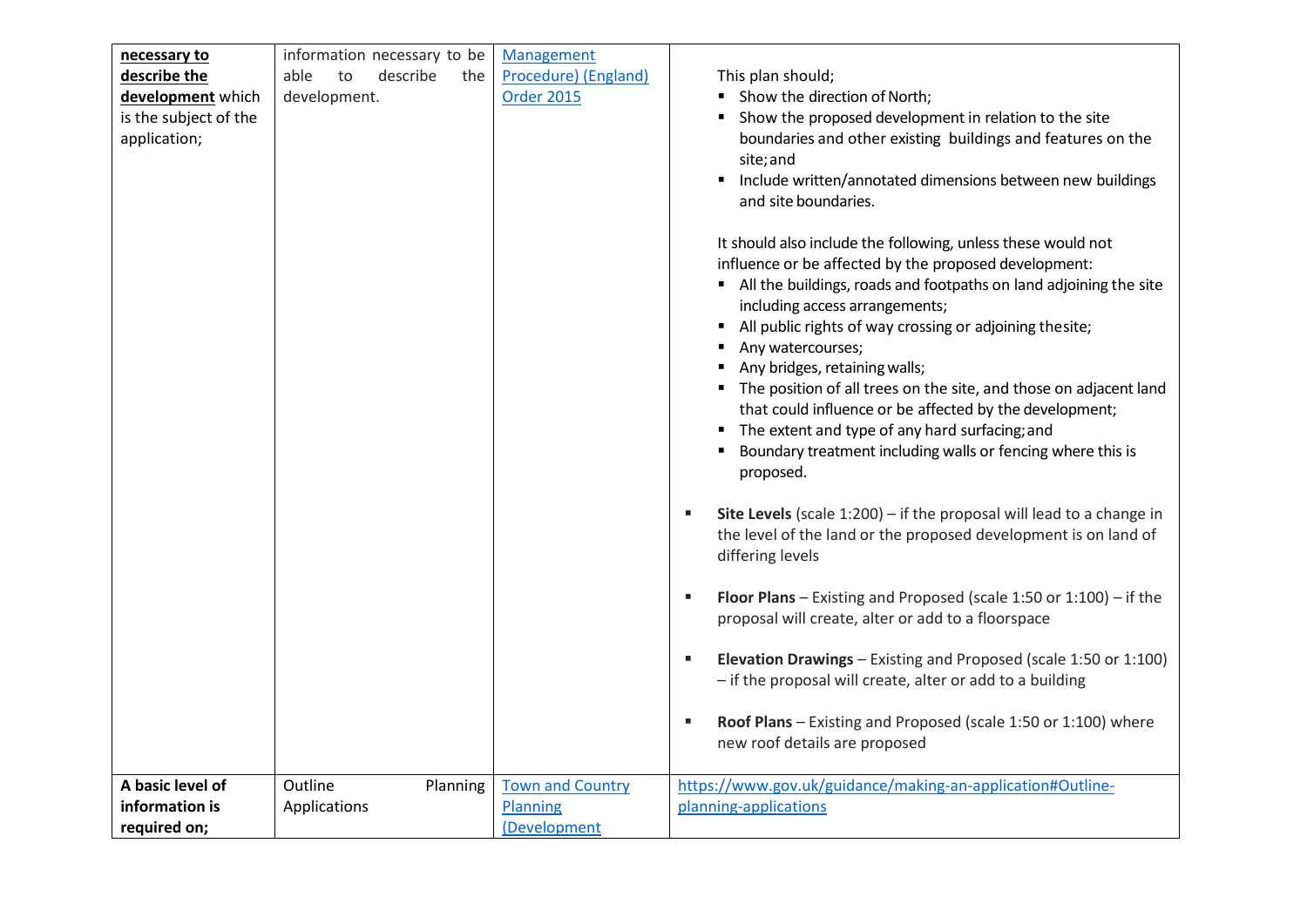| $\bullet$ use<br>$\bullet$ amount of<br>development<br>• indicative layout<br>$\bullet$ scale<br>• indicative access<br>points<br><b>Design and Access</b><br><b>Statement</b> | • Major Development<br>All development within a<br>Conservation Area which<br>involves the creation of a<br>dwelling; or development<br>involving the creation of a<br>building or buildings with<br>a new floor space of | Management<br>Procedure) (England)<br><b>Order 2015</b><br><b>Town and Country</b><br>Planning<br>(Development<br>Management<br>Procedure) (England)<br><b>Order 2015</b> | Where access is a reserved matter, the application for outline planning<br>permission must state the area or areas where access points to the<br>development proposed will be situated.<br>• use - the use or uses proposed for the development and any distinct<br>development zones within the site identified<br>• amount of development - the amount of development proposed for<br>each use. (For retail this should be the gross retail floor space<br>expressed as square metres)<br>• indicative layout - an indicative layout with separate development<br>zones proposed within the site boundary where appropriate<br>• scale parameters - an indication of the upper and lower limits for<br>height, width and length of each building within the site boundary<br>• indicative access points - an area or areas in which the access point<br>or points to the site will be situated<br>All drawings for outline applications should be marked indicative<br>The Design and Access Statement should explain and justify your<br>proposal in a structured way. It should explain why a proposal has been<br>designed in the manner that is proposed. The level of detail required will<br>depend on the scale and complexity of the application, and the length of<br>the statement will vary accordingly.<br>When an application is submitted in parallel with an application<br>requiring a heritage statement, a single combined Design and Access<br>Statement could be submitted. |
|--------------------------------------------------------------------------------------------------------------------------------------------------------------------------------|---------------------------------------------------------------------------------------------------------------------------------------------------------------------------------------------------------------------------|---------------------------------------------------------------------------------------------------------------------------------------------------------------------------|---------------------------------------------------------------------------------------------------------------------------------------------------------------------------------------------------------------------------------------------------------------------------------------------------------------------------------------------------------------------------------------------------------------------------------------------------------------------------------------------------------------------------------------------------------------------------------------------------------------------------------------------------------------------------------------------------------------------------------------------------------------------------------------------------------------------------------------------------------------------------------------------------------------------------------------------------------------------------------------------------------------------------------------------------------------------------------------------------------------------------------------------------------------------------------------------------------------------------------------------------------------------------------------------------------------------------------------------------------------------------------------------------------------------------------------------------------------------------------------------------|
|                                                                                                                                                                                | 100m <sup>2</sup>                                                                                                                                                                                                         |                                                                                                                                                                           | Guidance;<br><b>National Planning Practice Guidance</b><br>Planning Portal - Design and Access StatementGuidance                                                                                                                                                                                                                                                                                                                                                                                                                                                                                                                                                                                                                                                                                                                                                                                                                                                                                                                                                                                                                                                                                                                                                                                                                                                                                                                                                                                  |
| Environmental<br><b>Statement</b>                                                                                                                                              | Required for development<br>listed under Schedule 1 and<br>may be required for<br>developments defined<br>within Schedule 2 of The<br>Town and Country Planning<br>(Environmental Impact                                  | <b>Town and Country</b><br>Planning<br>(Environmental Impact<br>Assessment)<br><b>Regulations 2017</b>                                                                    | The aim of Environmental Impact Assessment is to protect the<br>environment by ensuring that a local planning authority when deciding<br>whether to grant planning permission for a project which is likely to have<br>significant effects on the environment, does so in the full knowledge of<br>the likely significant effects, and takes these into account in the decision<br>making process. The Regulations only apply to certain types of<br>development and/or projects; they set out a procedure for identifying<br>those projects which should be subject to an Environmental Impact                                                                                                                                                                                                                                                                                                                                                                                                                                                                                                                                                                                                                                                                                                                                                                                                                                                                                                   |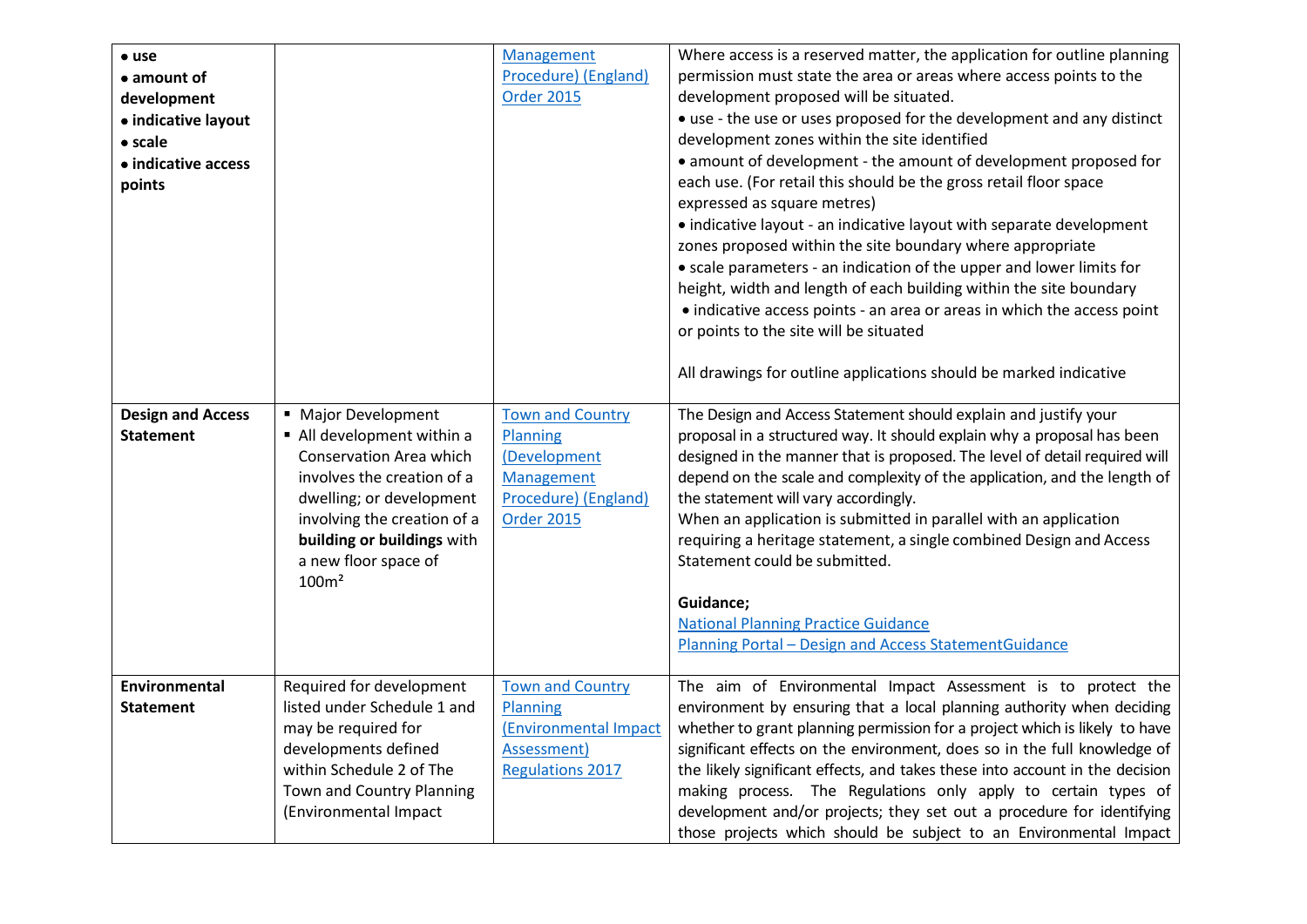| Assessment) Regulations | Assessment, and for assessing, consulting and coming to a decision on      |
|-------------------------|----------------------------------------------------------------------------|
| 2017                    | those projects which are likely to have significant environmental effects. |
|                         | <b>Guidance:</b><br><b>National Planning Practice Guidance</b>             |

# **B. Additional information required by legislation and/or Policy under specific circumstances**

| <b>Information</b> | <b>Required for;</b>             | <b>Relevant Legislation /</b>   | <b>Requirement and further information link</b>                        |
|--------------------|----------------------------------|---------------------------------|------------------------------------------------------------------------|
| <b>Requirement</b> |                                  | <b>Policy</b>                   |                                                                        |
| <b>Flood Risk</b>  | Required for all developments    | <b>National Planning Policy</b> | A Flood Risk Assessment (FRA) should:                                  |
| <b>Assessment</b>  | within Flood Zones 2 and 3, for  | Framework 2019                  | Assess the risks from all forms of flooding to and from the            |
|                    | developments with an             |                                 | development                                                            |
|                    | application site of 1 hectare or |                                 | Demonstrate how those flood risks will be managed or                   |
|                    | more in Flood Zone 1 and for     |                                 | mitigated                                                              |
|                    | other developments that may be   |                                 | Identify opportunities to reduce the probability and                   |
|                    | affected by specific localised   |                                 | consequences of flooding                                               |
|                    | flooding issues or contribute to |                                 | Address the requirement for safe access to and from the                |
|                    | flooding problems within or      |                                 | development in areas at risk of flooding                               |
|                    | outside the application site     |                                 | Take account of local and national planning policy and                 |
|                    |                                  |                                 | guidance and the best available information on local flood             |
|                    |                                  |                                 | risk                                                                   |
|                    |                                  |                                 | Be proportionate to the scale and nature of the<br>٠                   |
|                    |                                  |                                 | development.                                                           |
|                    |                                  |                                 |                                                                        |
|                    |                                  |                                 | <b>Further information/policy background:</b>                          |
|                    |                                  |                                 | Policy 4: Approach to Flood Risk of the South East                     |
|                    |                                  |                                 | Lincolnshire Local Plan - 2011-2036                                    |
|                    |                                  |                                 | South<br>East Lincolnshire<br>Flood<br>Strategic<br>$\blacksquare$     |
|                    |                                  |                                 | Risk Assessment<br>(March 2017)                                        |
|                    |                                  |                                 | http://www.southeastlincslocalplan.org/water/                          |
|                    |                                  |                                 | National Planning Policy Framework 2019 - Section 14<br>$\blacksquare$ |
|                    |                                  |                                 | National<br>Planning<br>Practice<br>Guidance<br>٠                      |
|                    |                                  |                                 | https://www.gov.uk/guidance/flood-risk-and-coastal-                    |
|                    |                                  |                                 | change                                                                 |
|                    |                                  |                                 | The Environment Agency can provide local flood risk data to            |
|                    |                                  |                                 | assist with the preparation of FRAs and offers a pre-                  |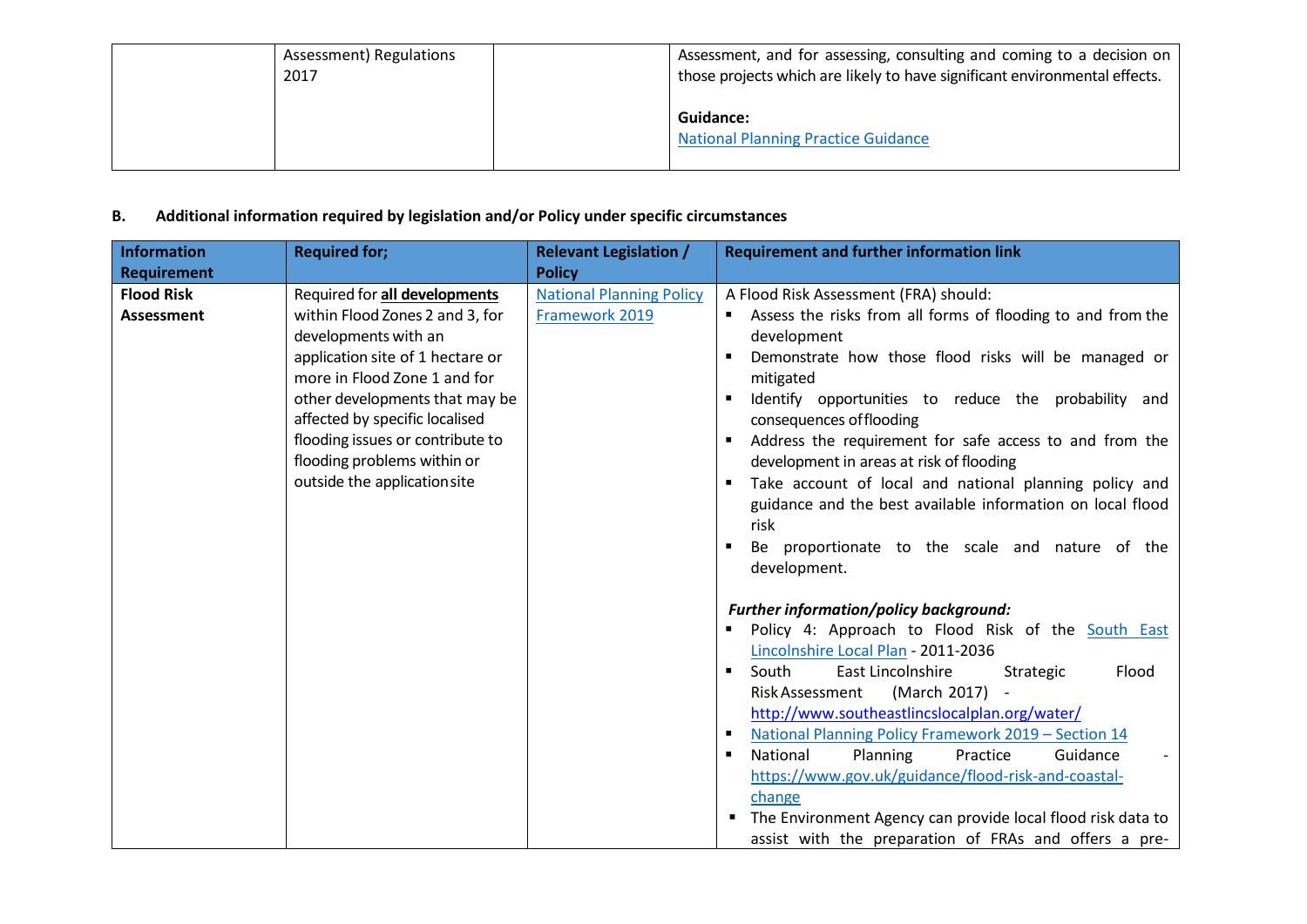|                                                                             |                                                                                                                                                                                                                                                                                                                                                                                                                                                                                 |                                                                               | application FRA advice and review service. Environment<br>- https://www.gov.uk/guidance/developers-get-<br>Agency<br>environmental- advice-on-your-planning-proposals<br>Link to the Environment Agency Flood Maps is available here<br><b>Householder Development</b><br>There is a form available for Householder development - here                                                                                                                                                                                                                                        |
|-----------------------------------------------------------------------------|---------------------------------------------------------------------------------------------------------------------------------------------------------------------------------------------------------------------------------------------------------------------------------------------------------------------------------------------------------------------------------------------------------------------------------------------------------------------------------|-------------------------------------------------------------------------------|-------------------------------------------------------------------------------------------------------------------------------------------------------------------------------------------------------------------------------------------------------------------------------------------------------------------------------------------------------------------------------------------------------------------------------------------------------------------------------------------------------------------------------------------------------------------------------|
| <b>Habitat Regulations</b><br><b>Assessment</b>                             | all major housing proposals<br>within 10km of The Wash<br>and the North Norfolk Coast<br>Site,<br>European<br>Marine<br>including the Sustainable<br>Urban Extensions in Boston<br>(site Sou006 & Wes002),<br>Spalding (site<br>Pin024/Pin045) and<br><b>Holbeach West</b><br>If a proposed plan or project<br>is considered likely to have a<br>significant effect on a<br>protected habits site (either<br>individually or in<br>combination with other<br>plans or projects) | The Conservation of<br><b>Habitats and Species</b><br><b>Regulations 2017</b> | In accordance with the Habitats Regulations, a formal<br>assessment of the implications of a development that may be<br>capable of affecting the designated interest features of<br>European Sites is required before determining the application.<br>The Assessment is required to be submitted by the applicant and<br>comprises several distinct stages collectively described as a<br>'Habitats Regulations Assessment' (or HRA)<br>Further information/policy background:<br>Policy 28: The Natural Environment of the South East<br>Lincolnshire Local Plan - 2011-2036 |
| <b>Historic Environment</b><br><b>Assessments and</b><br><b>Evaluations</b> | Applications to:<br>Alter, demolish, extend a<br>listed building or a building<br>within a conservation area<br>Works that may affect a<br><b>Scheduled Ancient</b><br>Monument or its setting<br>Works to a historic park or<br>٠<br>garden<br>Development that may affect                                                                                                                                                                                                     | <b>National Planning Policy</b><br>Framework 2019 -<br>Paragraph 189          | The degree of detail provided in the Assessment should be<br>proportionate to the importance of the heritage asset(s) that may<br>be affected and the works proposed. For example, works to listed<br>buildings or demolition of a building/structure in a conservation<br>area will require greater detail than for example, the replacement<br>of a boundary wall in a conservation area.<br>A Historical Environment Assessment and Evaluation can form<br>part of a Design and Access Statement.                                                                          |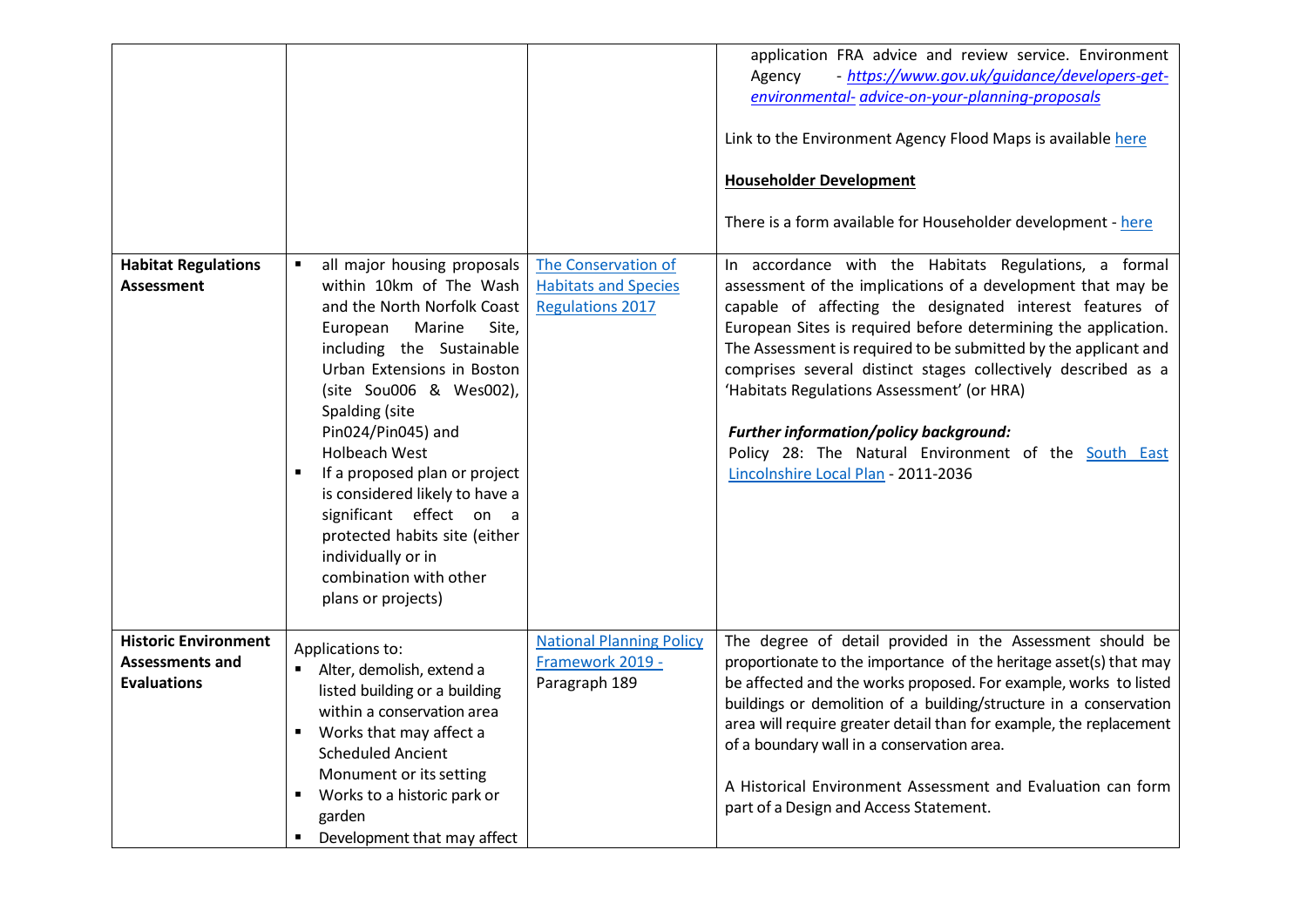| the setting of a listed        | Further information/policy background:                 |
|--------------------------------|--------------------------------------------------------|
| building, a conservation area, | More detailed guidance contained within the            |
| Register Park and Garden,      | <b>Supplementary Guidance</b>                          |
| <b>Scheduled Ancient</b>       | Policy 29: The Historic Environment of the South East  |
| Monument and any other         | Lincolnshire Local Plan 2011-2036                      |
| designated (and non-           | <b>Conservation Area Appraisals</b>                    |
| designated) heritage asset.    | National Planning Policy Framework 2019 - Section 16 - |
| *suggested starting point      | Conserving and enhancing the historic environment      |
| within a 50m radius of a       | <b>Lincolnshire Historic Environment Record</b>        |
| heritage asset.                |                                                        |
| Works affecting a known or     |                                                        |
| suspected archaeological site  |                                                        |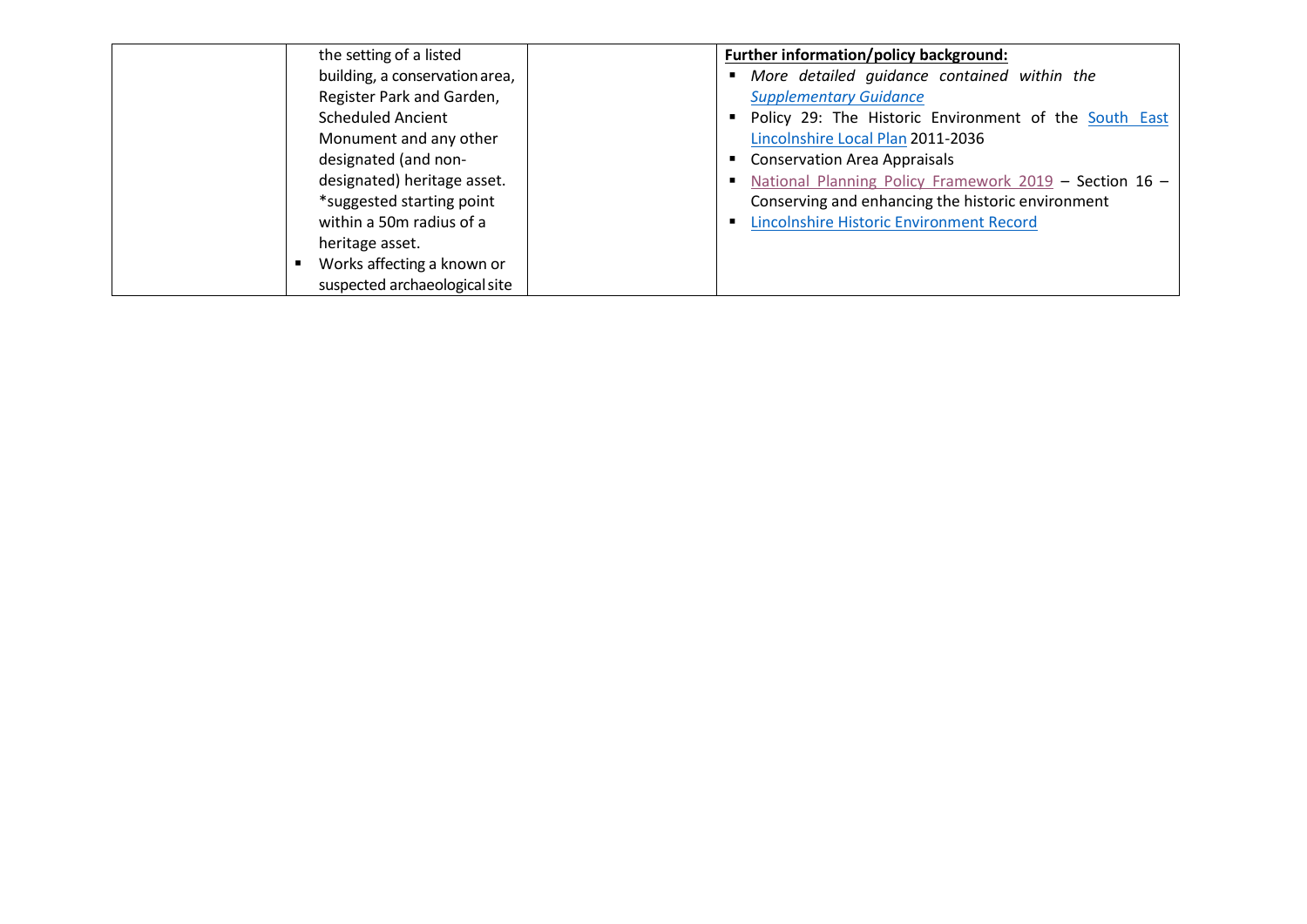# **C. Recommended supporting information – specialist drawings**

*The [Supplementary](https://www.mybostonuk.com/development-management/submitting-an-application-forms-fees-and-guidance/) Guidance contains more detailed information regarding the following drawings, which may be required under certain circumstances;*

| <b>Drawings / details</b>               | <b>Application type/common scenario</b>                                                                    |
|-----------------------------------------|------------------------------------------------------------------------------------------------------------|
| <b>Advertisement Details</b>            | <b>Advertisement Consent</b>                                                                               |
| Scale of 1:50 or 1:100                  |                                                                                                            |
| <b>Block Plan or Site Plan</b>          | If the proposal will alter an existing building footprint or create a new building footprint               |
| Scale 1:500 or Scale 1:200              |                                                                                                            |
| <b>Elevation Drawings (existing and</b> | If the proposal will create, alter or add to a building                                                    |
| proposed)                               |                                                                                                            |
| Scale 1:50 or 1:100                     |                                                                                                            |
| Floor Plans (existing and proposed)     | If the proposal will create, alter or add to a floor                                                       |
|                                         |                                                                                                            |
| Scale 1:50 or 1:100                     |                                                                                                            |
| <b>Site Levels</b>                      | Particularly where existing levels would be changed or where the site is sloping, even for matters such as |
|                                         | flood risk. On site levels for both existing and proposed, including finished floor levels, related to an  |
| Scale 1:200                             | established and clear datum point should be provided.                                                      |
| <b>Plant and Flue drawings</b>          | Installation of plant, flues, ventilation, extraction or air conditioning equipment.                       |
| Scale of 1:50 or 1:100                  |                                                                                                            |
| <b>Roof Plans</b>                       | Where new roof details are proposed                                                                        |
|                                         |                                                                                                            |
| Scale 1:50 or 1:100                     |                                                                                                            |
| <b>Section details</b>                  | Alterations to a Listed Building                                                                           |
|                                         | Replacement windows                                                                                        |
| Scale 1:50 or 1:100                     | New Shop fronts (i.e. security grills or shutters)                                                         |
|                                         | Signage<br>٠                                                                                               |
| <b>Shop Front Details</b>               | Required for developments proposing new or alterations to shop fronts                                      |
| Scale 1:50 or 1:100                     |                                                                                                            |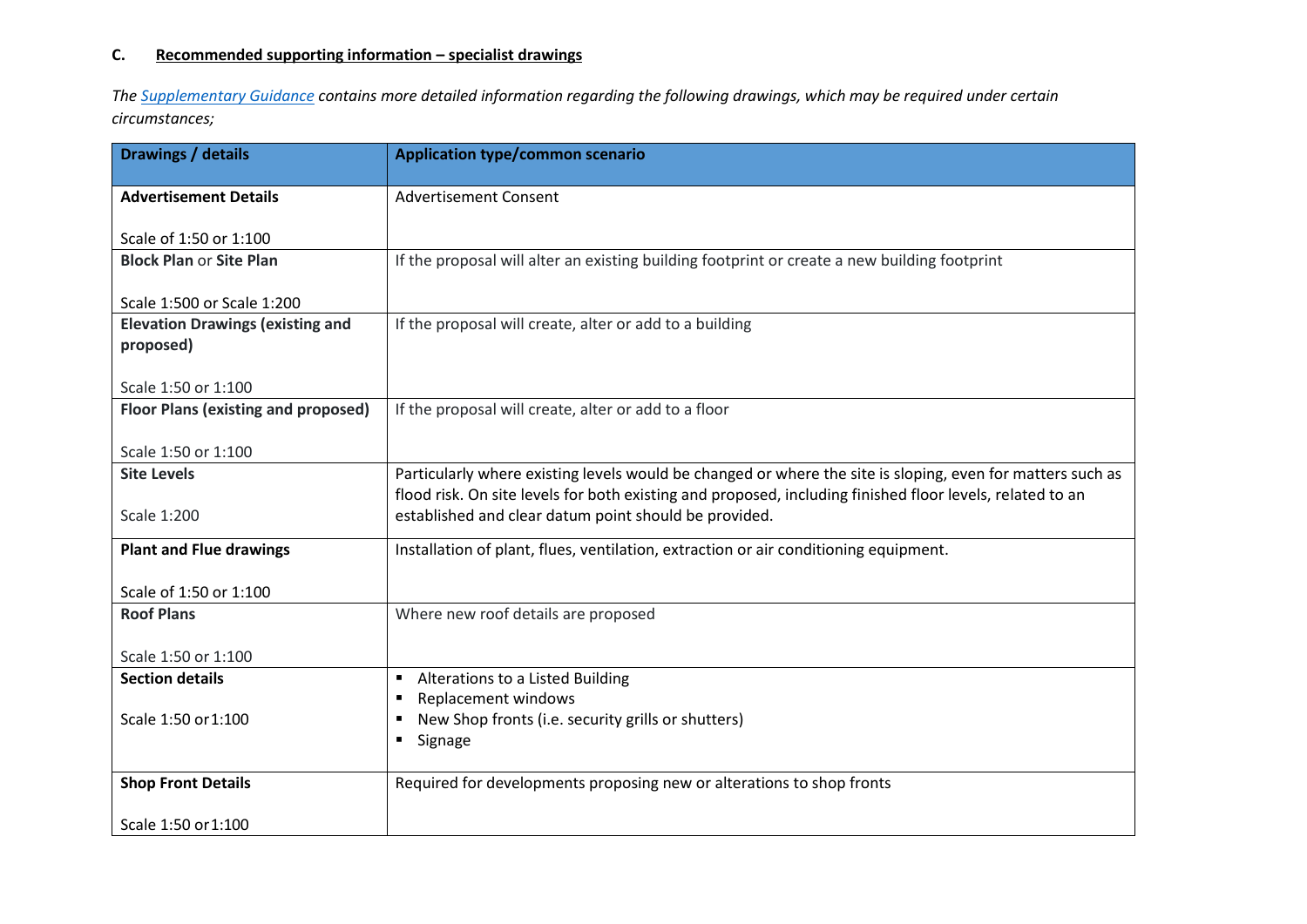# **D. Recommended Supporting Information – Statements and Reports**

| <b>Statements and Reports</b>           | <b>Application type/common scenario</b>                                                                |
|-----------------------------------------|--------------------------------------------------------------------------------------------------------|
| <b>Affordable Housing Statement</b>     | For major housing schemes as defined within the NPPF 2019                                              |
| <b>Agricultural Workers Statement</b>   | Proposals for an agricultural workers dwelling<br>٠                                                    |
|                                         | Applications to remove an Agricultural Habitation Condition                                            |
| <b>Air Quality Assessment</b>           | For applications within the current Air Quality Management Areas (AQMA) where proposals of<br>٠        |
|                                         | any scale may result in air quality issues either directly or in-directly as a result of the           |
|                                         | development.                                                                                           |
|                                         | Outside of AQMA developments which include the following:<br>٠                                         |
|                                         |                                                                                                        |
|                                         | Where development requires an EIA or HRA;<br>٠                                                         |
|                                         | Major residential schemes;<br>$\bullet$                                                                |
|                                         | New non-residential floorspace;<br>$\bullet$                                                           |
|                                         | Change of use to non-residential.                                                                      |
| <b>Biodiversity Survey and Report</b>   | Developments which may impact on biodiversity and ecological networks or affect protected species      |
|                                         | <b>Barn Conversions</b><br>$\blacksquare$                                                              |
|                                         | <b>Demolition of Buildings</b><br>п                                                                    |
|                                         | Alterations to buildings that affect roof spaces                                                       |
|                                         | Proposals resulting in the removal or replacement of landscaping, planting etc. including proposals of |
|                                         | any scale which would result in biodiversity net gain.                                                 |
|                                         |                                                                                                        |
| <b>Car and Cycle Parking and Access</b> | For all applications:-                                                                                 |
| <b>Arrangements</b>                     | which will generate traffic or increase demand for car                                                 |
|                                         | will require servicing                                                                                 |
|                                         | will result in the loss of existing parking or servicing provision                                     |
| <b>Construction Management Plan</b>     | <b>Major Residential Developments</b>                                                                  |
|                                         | Minor and Major New Commercial Schemes                                                                 |
|                                         | Major Renewable Energy Schemes                                                                         |
| <b>Contaminated Land Assessment</b>     | <b>Requirement A</b>                                                                                   |
| Requirement A - Phase I Desk Study      | Contamination is known or suspected                                                                    |
| Report. A Phase II Site Investigation   | Development is proposed within 250m of a current or former landfillsite<br>$\blacksquare$              |

*The [Supplementary](https://www.mybostonuk.com/development-management/submitting-an-application-forms-fees-and-guidance/) Guidance contains further detailed information regarding the requirements for the following;*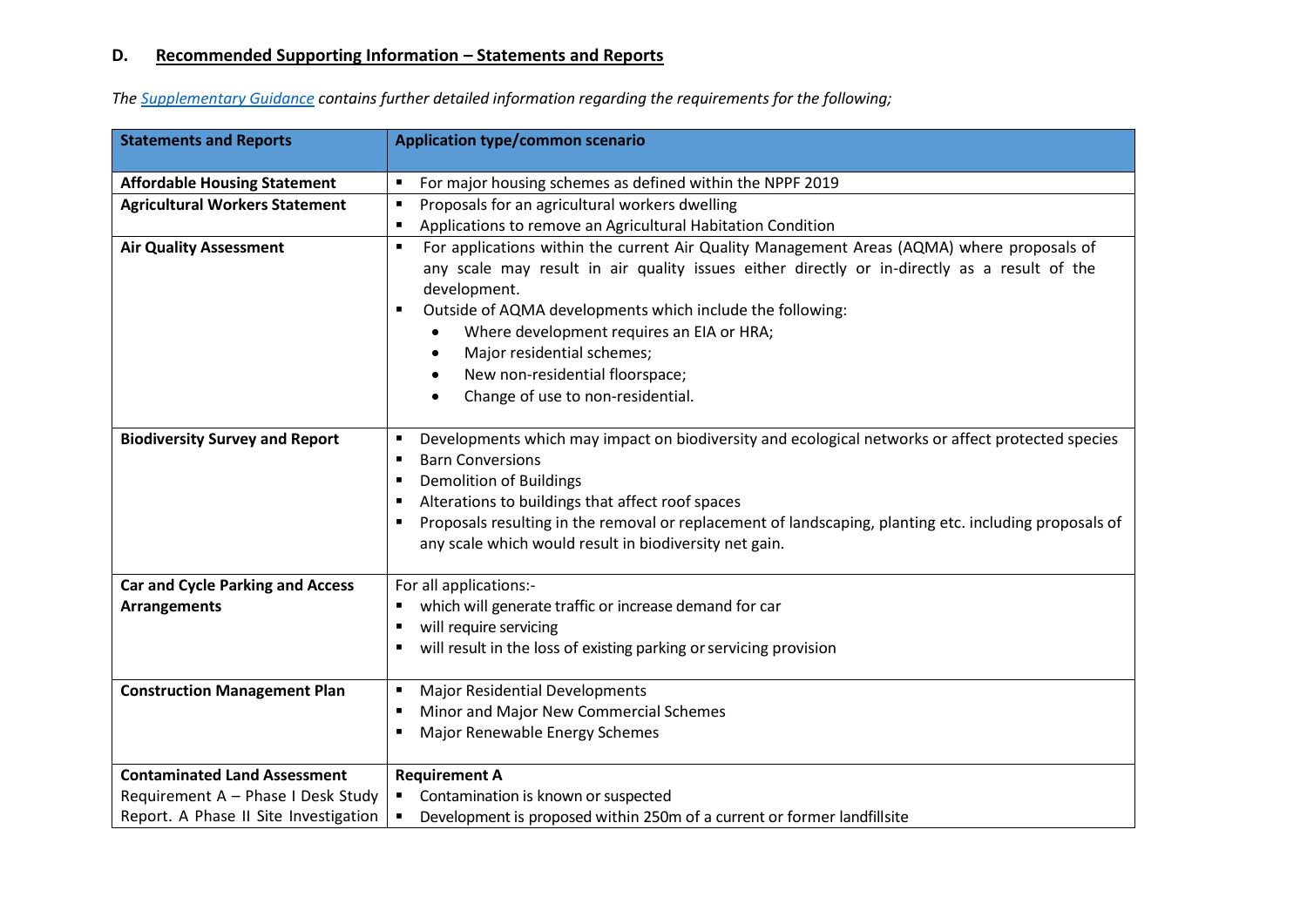| and/or<br>Remediation<br>Report<br>$\overline{a}$<br>Statement may also be required.<br>Requirement B - Phase I Desk Study<br>Report.<br>Daylight / Sunlight Assessment | The proposed use involves residential, schools or hospital development, allotments or other uses that are<br>$\blacksquare$<br>vulnerable to ground contamination<br><b>Requirement B</b><br>Low vulnerability such as offices, shops and industrial<br>٠<br>Applications that may cause significant issues of overshadowing of existing or proposed buildings or                                                                                                                            |
|-------------------------------------------------------------------------------------------------------------------------------------------------------------------------|----------------------------------------------------------------------------------------------------------------------------------------------------------------------------------------------------------------------------------------------------------------------------------------------------------------------------------------------------------------------------------------------------------------------------------------------------------------------------------------------|
|                                                                                                                                                                         | adjoining land                                                                                                                                                                                                                                                                                                                                                                                                                                                                               |
| Landscape and visual impact                                                                                                                                             | Major and minor residential / non-residential developments in the rural area<br>$\blacksquare$                                                                                                                                                                                                                                                                                                                                                                                               |
| assessments                                                                                                                                                             | Development of wind turbines and renewable technologies that is likely to have a significant impact<br>$\blacksquare$<br>on the landscape in the open countryside.                                                                                                                                                                                                                                                                                                                           |
| Landscaping scheme                                                                                                                                                      | Recommended for the following (apart from outline applications where landscaping has been accepted<br>as a reserved matter):<br>New dwellings<br>٠<br>Institutional, training, educational or residential accommodation<br>Industrial, commercial, office, retail or leisure development<br>New car parks<br>Large extensions to existing premises<br>Works by statutory undertakers where existing and proposed landscaping would contribute to the<br>acceptability of the proposed scheme |
| <b>Lighting assessment</b>                                                                                                                                              | For schemes that involve substantial external lighting near sensitive areas such as:                                                                                                                                                                                                                                                                                                                                                                                                         |
|                                                                                                                                                                         | residential areas;<br>heritage assets                                                                                                                                                                                                                                                                                                                                                                                                                                                        |
|                                                                                                                                                                         | where designated sites or protected or priority species of wildlife may be affected. Sensitive<br>landscapes                                                                                                                                                                                                                                                                                                                                                                                 |
| <b>Marketing Statement</b>                                                                                                                                              | Suggested for applications:-                                                                                                                                                                                                                                                                                                                                                                                                                                                                 |
|                                                                                                                                                                         | involving the loss of unallocated employment land or buildings to non-employment uses                                                                                                                                                                                                                                                                                                                                                                                                        |
|                                                                                                                                                                         | involving the loss of as Asset of Community Value, such as a village shop, post office, public house,<br>community centre, theatre etc.                                                                                                                                                                                                                                                                                                                                                      |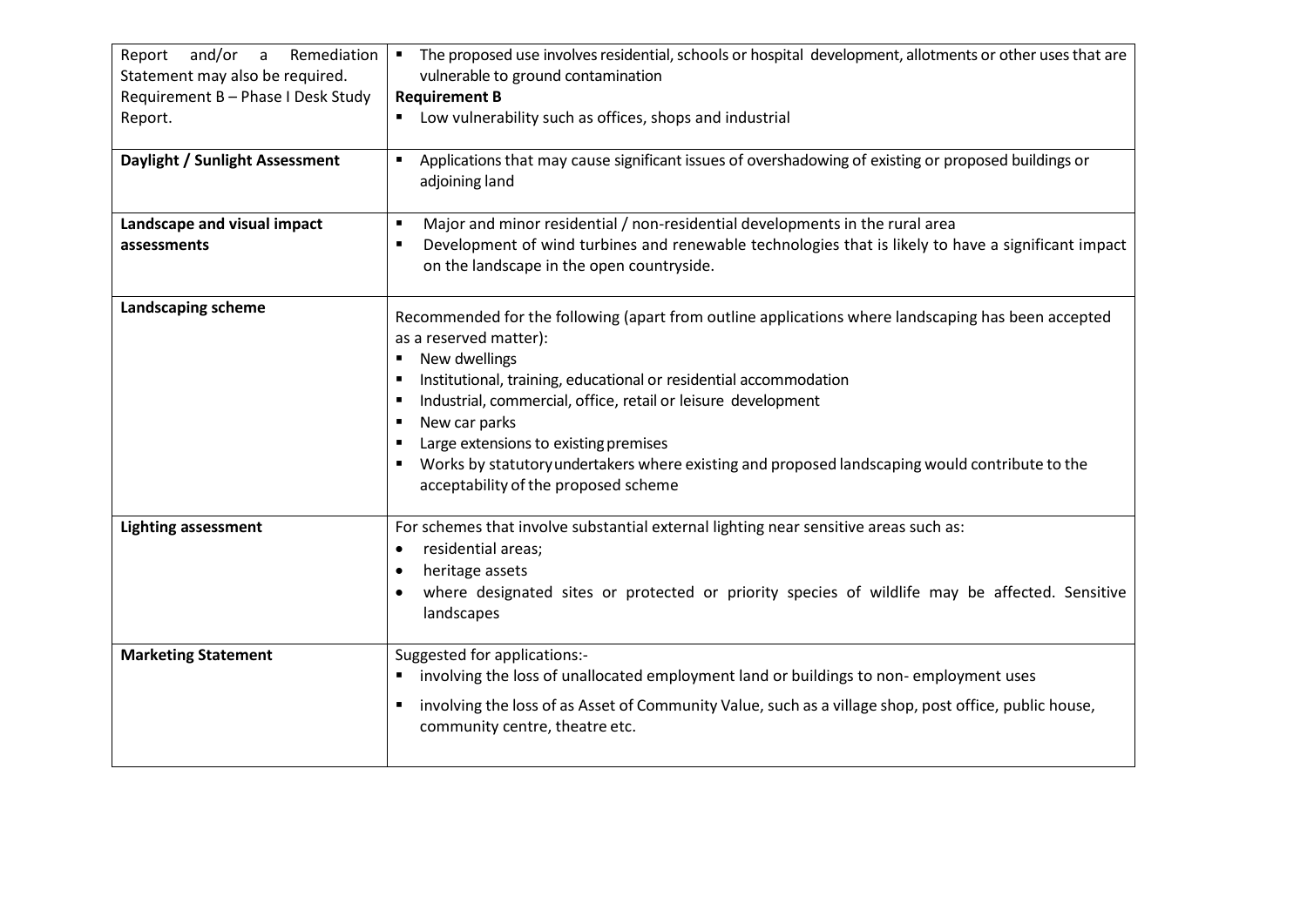| <b>Noise Impact Assessment</b><br><b>Open Space Assessment</b>    | For applications:-<br>which involve noisy uses (including vibration) and may cause of a loss of amenity<br>which involve the introduction of a noise sensitive use to an existing noisy area i.e. busy roads, airports,<br>industry, railway stations<br>developments near wildlife habitats.<br>٠<br>For applications:-<br>which involve the loss or partial loss of existing open space, including areas of public open space and major<br>openareas<br>Loss of playing fields;<br>Major residential developments<br>٠                                                                    |
|-------------------------------------------------------------------|---------------------------------------------------------------------------------------------------------------------------------------------------------------------------------------------------------------------------------------------------------------------------------------------------------------------------------------------------------------------------------------------------------------------------------------------------------------------------------------------------------------------------------------------------------------------------------------------|
| <b>Planning Obligation / Draft Heads of</b><br><b>Terms</b>       | Recommended for all applications which require a Planning Obligation / Section 106 agreement                                                                                                                                                                                                                                                                                                                                                                                                                                                                                                |
| <b>Planning Statement</b>                                         | All major planning applications<br>٠<br>Applications that are not in accordance with the development plan proposals that require detailed<br>policy consideration                                                                                                                                                                                                                                                                                                                                                                                                                           |
| <b>Public Rights of Way Statement</b>                             | For applications affecting a public right of way                                                                                                                                                                                                                                                                                                                                                                                                                                                                                                                                            |
| <b>Reference to Pre-application Advice</b>                        | When pre-application advice is sought and given, the applicant is encouraged to show how regard has been<br>made to that advice in the formal application.                                                                                                                                                                                                                                                                                                                                                                                                                                  |
| <b>Retail Impact Assessment</b>                                   | Retail and leisure developments over 2,500sqm not in a defined centre and not in accordance with the<br>Local Plan.<br>Retail and leisure developments under 2,500sqm not in a defined centre and not in accordance with<br>٠<br>the Local Plan that would be likely to have a significant impact on other centres.<br>Main town centre uses (as defined by the policy) in an existing centre, which are not in accordance<br>with the Local Plan and would substantially increase the attraction of the centre to an extent that the<br>development could have an impact on other centres. |
| <b>Retail and other Main Town Centre</b><br><b>Use Assessment</b> | Required for:<br>A sequential assessment is required for all applications for main town centre uses* that are not in an<br>existing centre and are not in accordance with the South East Lincolnshire Local Plan 2011-2036; or<br>An Impact Assessment is required for all applications for main town centre uses of 500sqm or<br>more located outside of Boston's Town Centre (except for sites located within Kirton but outside                                                                                                                                                          |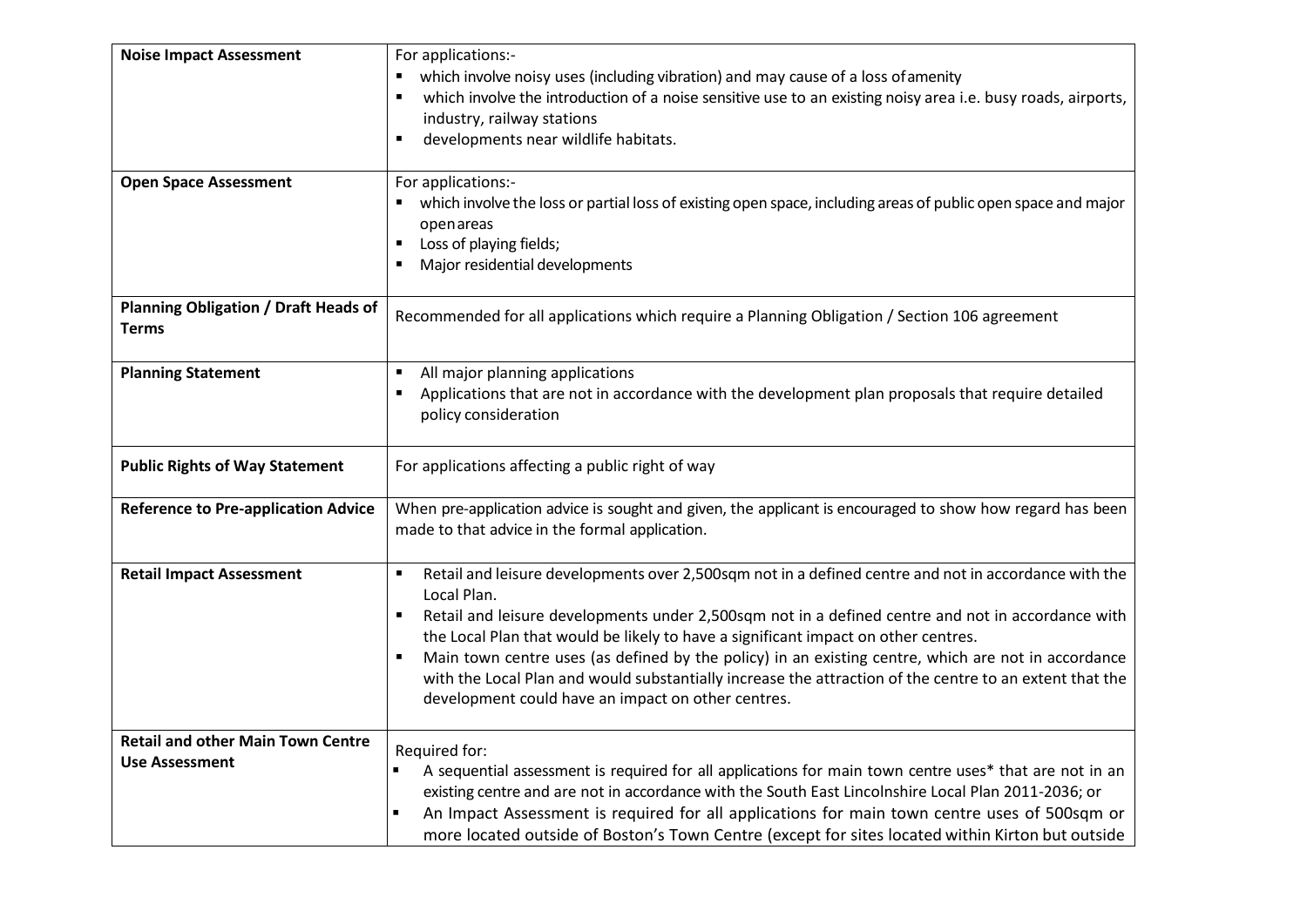|                                                                                                                    | Kirton's Town Centre, where the threshold is 250 sqm or more)                                                                                                                                                                                                                                                                       |
|--------------------------------------------------------------------------------------------------------------------|-------------------------------------------------------------------------------------------------------------------------------------------------------------------------------------------------------------------------------------------------------------------------------------------------------------------------------------|
| Statements/Assessments-<br>proportionate and relevant to the<br>scale of the development and<br>nature of the site | Transport Statement / Travel Plan<br>٠                                                                                                                                                                                                                                                                                              |
| <b>Statement of Community</b><br>Involvement                                                                       | For applications where pre-application consultation has taken place with the local community                                                                                                                                                                                                                                        |
| <b>Structural Survey</b>                                                                                           | Applications to convert and re-use buildings such as barn conversions or historic assets (listed or<br>$\blacksquare$<br>locally listed buildings or buildings within a conservation area)<br>Applications which involve substantial or total demolition of listed, locally listed or other buildings<br>within a conservation area |
|                                                                                                                    | Applications to replace existing dwellings in the countryside<br>٠                                                                                                                                                                                                                                                                  |
| Surface water drainage assessment                                                                                  | Major applications<br>$\blacksquare$<br>Minor applications<br>Most rural developments (including farm buildings, stables)<br>Developments that will lead to the disposal of trade waste or foul sewage effluent<br>Developments that create new areas of hardstanding (relates to surface water)                                    |
| <b>Sustainable Drainage Assessment</b>                                                                             | For Major Developments                                                                                                                                                                                                                                                                                                              |
| <b>Sustainability Statement</b>                                                                                    | Residential major and minor developments<br>$\blacksquare$<br>Non-residential major development                                                                                                                                                                                                                                     |
| <b>Telecommunications Development</b><br><b>Supplementary Information</b>                                          | For planning applications for telecommunications development                                                                                                                                                                                                                                                                        |
| <b>Tourism Statement</b>                                                                                           | For all applications for tourist facilities and developments                                                                                                                                                                                                                                                                        |
| <b>Transport Assessment / Statement</b>                                                                            | See Appendix 1 for thresholds (to follow). These are guidance only and the level of assessment<br>$\blacksquare$<br>should be agreed with the highway authority prior to starting work                                                                                                                                              |